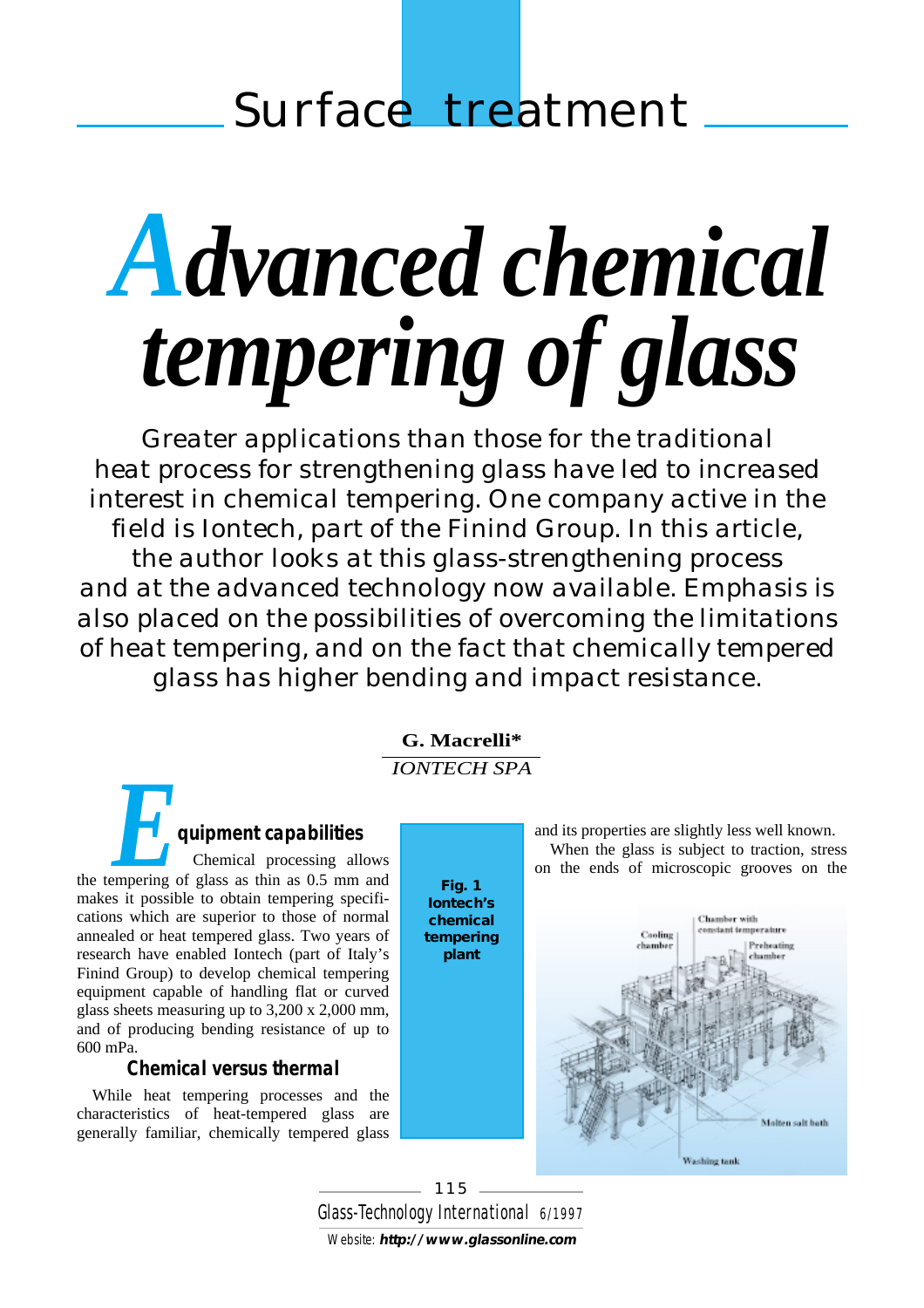surface can easily lead to a spreading of the grooves until the glass breaks.

Industrial methods employed to improve the mechanical characteristics of glass are based on the introduction of a system of residual forces characterised by a state of surface pre-compression which is designed to counter the weakening effects of grooves.

This state of surface compression can be achieved by a process of tempering which can be thermal or chemical.

In heat tempering, the process is limited when:

- 1) The glass is less than 2.5 mm in thickness;
- 2) The glass has very complex shapes or dimensional characteristics;
- 3) The glass requires particular mechanical resistance characteristics;
- 4) The glass needs to be resistant to impacts of a certain degree;
- 5) The glass, as well as having mechanical resistance, must also have particular optical characteristics or a total lack of surface defects.

Chemical tempering makes it possible to overcome the limitations of heat tempering. Thickness and shape of the glass represent no problem, the glass remains perfectly flat (the tempering process takes place at temperatures below that at which sagging occurs), and clearly superior levels of tempering can thus be achieved.

#### **The process itself**

Chemical tempering is a surface treatment which is carried out at temperatures below that of vitreous transition. The glass being treated is lowered into a tank of molten potassium salts at a temperature of around 450°C, producing an ion exchange between the sodium ions on the



**Fig. 2 Ion exchange in chemical tempering**

glass surface and the potassium ions in the salt.

The introduction of potassium ions which are considerably larger than the sodium ions brings about residual forces characterised by surface compression compensated for by traction inside the glass (see Figure 2).

### **Glass properties**

The principal properties of chemically tempered glass can be examined on the basis of two parameters:

- *MOR* (modulus of rupture): this is the level of traction corresponding to the breaking load, which can be measured by means of either a bar bending test (ASTM C 158-95) or a coaxial bending test. This parameter is related to the original strength of untempered glass and to the pre-compression applied to the glass surface by ion exchange.
- *Depth of penetration* (the depth to which the glass composition has been chemically modified by the ion exchange): this parameter is to some extent related to the depth of glass subject to compression by the system of residual stresses introduced by the ion exchange (see Figure 3).

In Iontech's chemical tempering equipment, where the ion exchange process takes place, there is constant monitoring of the levels of tempering reached (in terms of both MOR and depth of penetration). The efficiency and the effectiveness of the chemical process of ion exchange are constantly checked to ensure that



**Fig. 3 Typical stress concentrations and formation**